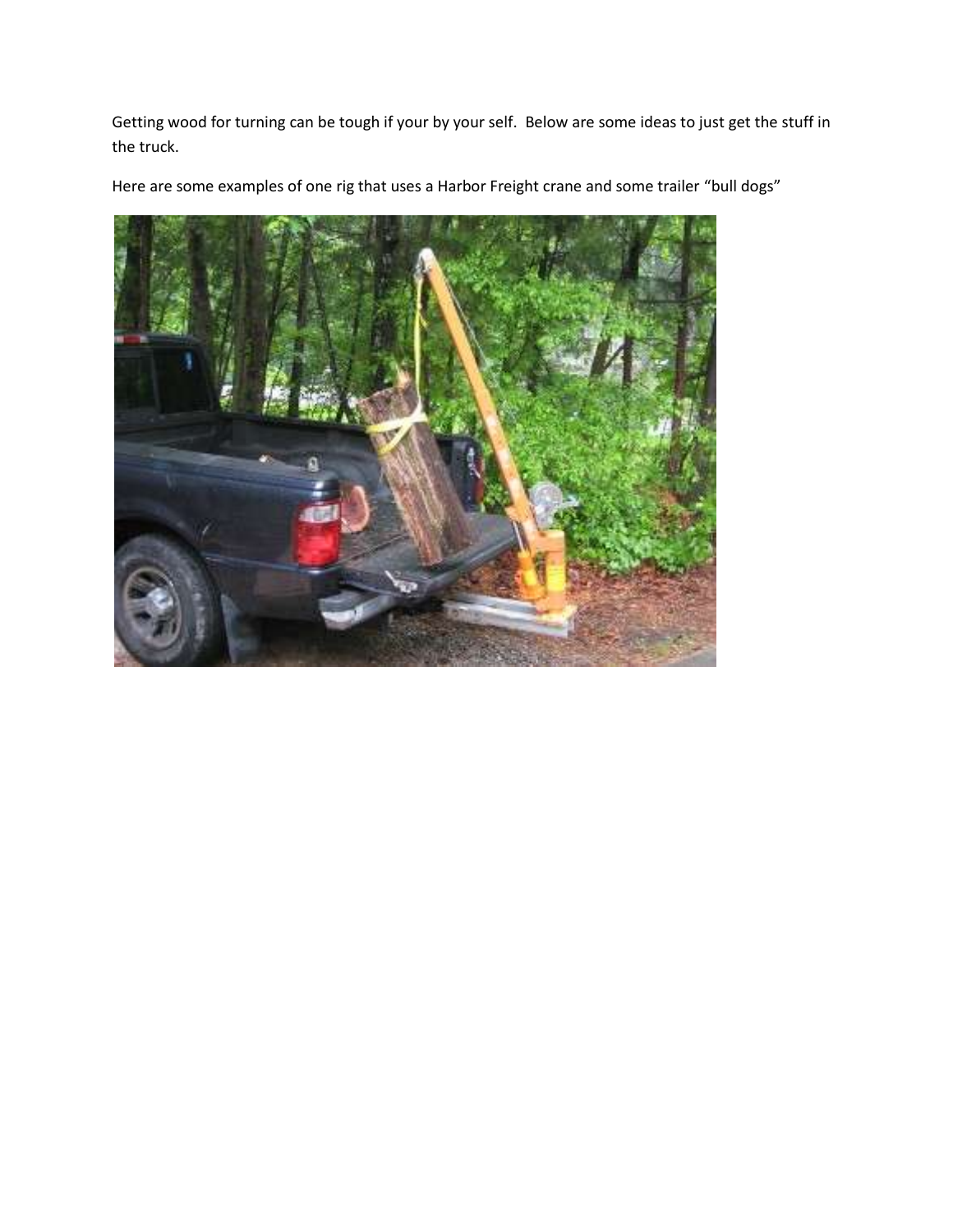

Here is a great low tech idea:

## **The Log Lift**

## *Andrew Hilton*

Woodturning and working with wood in general can be very heavy. Many of us turners like to turn big, wet logs and these things can be really large and heavy. It's also often true that not all of the wood that we want to work with is sitting right next to our shops. We have to go out and gather it. That means falling, cutting, loading, transporting and storing it. The Log Lift that this article discusses deals with the loading aspect of it.

This great homemade / shopmade tool is a an ancient one. It's been used over the eons to help people lift loads larger than they could easily do on their own. As you can see in the pictures below, the Log Lift is basically just 2 - 2" x 6" x 8' long pieces of wood that is held together with some short pieces of wood. There's a "shelf" made so that

the log doesn't slide down the Lift when you pick it up. The shelf needs to be made so that, when the Lift is standing upright, it's just a little higher than what you're wanting to load the logs onto. In this case, it's the tailgate of a truck. To use the Log Lift, you simply (actually, this is the hardest part!) place the log onto the Lift above and touching the shelf. Then stand at the end of the Lift and pick it up. That's it! You can make the Log Lift longer in